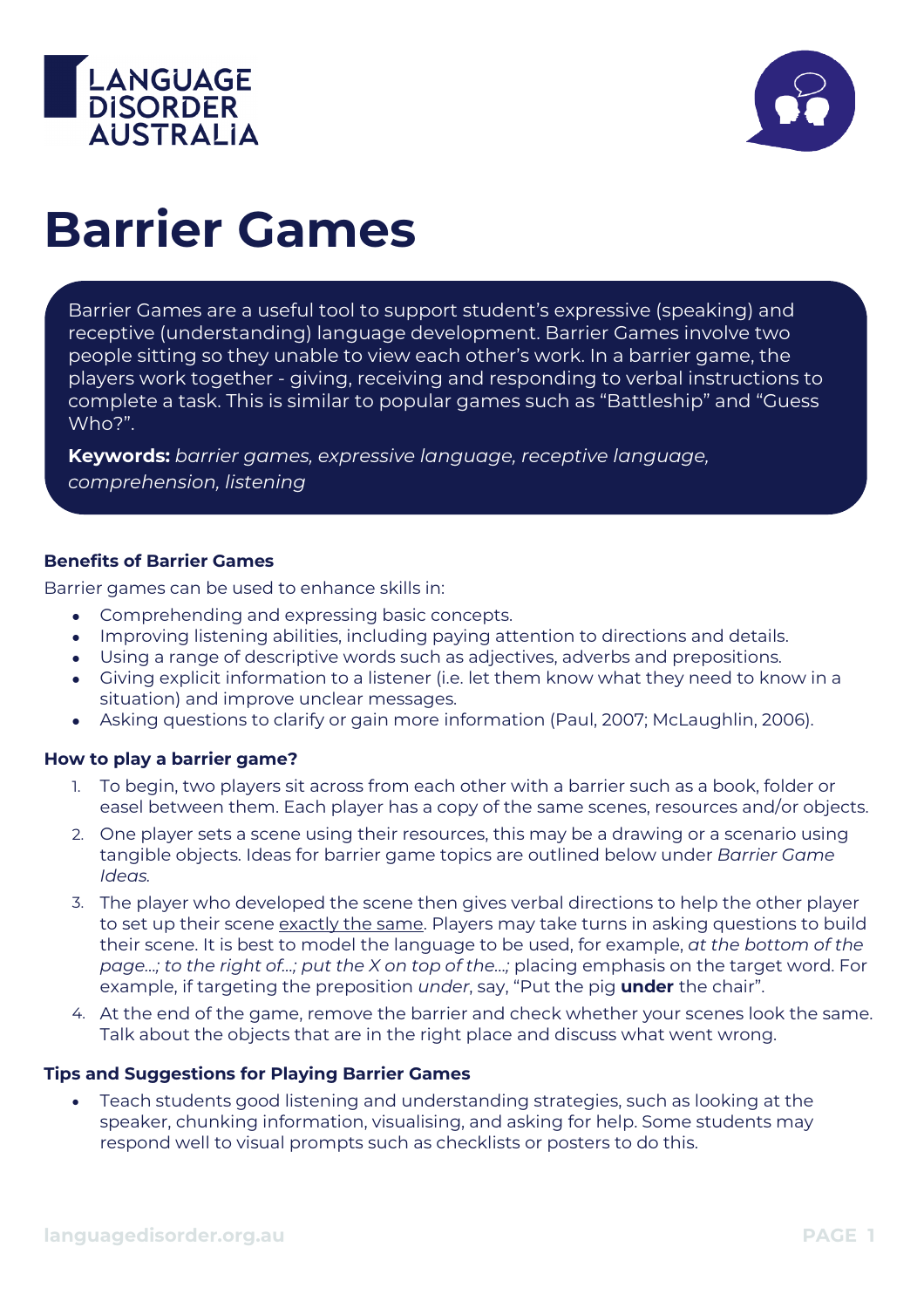



- Provide models of the language to be used, focusing on the language concepts being targeted.
- Increase the number of steps to increase the difficulty level of questions. For example, draw a circle  $\rightarrow$  draw a circle, then put a dot in the centre.
- Increase the number of information carrying words to increase the difficulty level of questions (e.g. "draw a circle"  $\rightarrow$  "draw a big, yellow circle"). Similarly, reduce the number of information carrying words to simplify instructions.
- Have students work in teams to provide an opportunity to practice social skills.
- Develop a story about the scene and the people or characters in it to work on narrative skills.
- Practice using new sentence structures and vocabulary.

### **Barrier Game Ideas**

- Dress Ups have two copies of the same person or character and two identical sets of clothes and accessories. One person dresses the person or character and describes its attributes to the student. Students then compare the similarities and differences between the pictures. Mr. Potato Head® is another way to adapt this task.
- Dream Home one person draws a picture of their dream home and describes it. The other listens to the directions and attempts to draw the same picture on his/her page. Switch roles after each turn. This activity can be adapted to include different themes such as a vegetable patch or day at the beach. Colouring book pictures are an effective way to modify this activity.
- Path Finder for older students, get some simple maps and have the student draw a path from one location to another and then give directions to the other students.
- Online resources a number of free, downloadable barrier game resources are available online. A range of themes are available and can be used to target many different skills.

## **Want to learn more?**

To learn more about Language Disorder and how to support children and young people for whom language is their primary disorder, please **contact us**. Language Disorder Australia provides holistic, innovative and effective therapy, education and support services and has a transdisciplinary team of speech pathologists, occupational therapists, educators, psychologists and physiotherapists.

Contact: 1300 881 763 or **[hello@languagedisorder.org.au](mailto:hello@languagedisorder.org.au)**

Website: **[languagedisorder.org.au](http://www.languagedisorder.org.au/)**